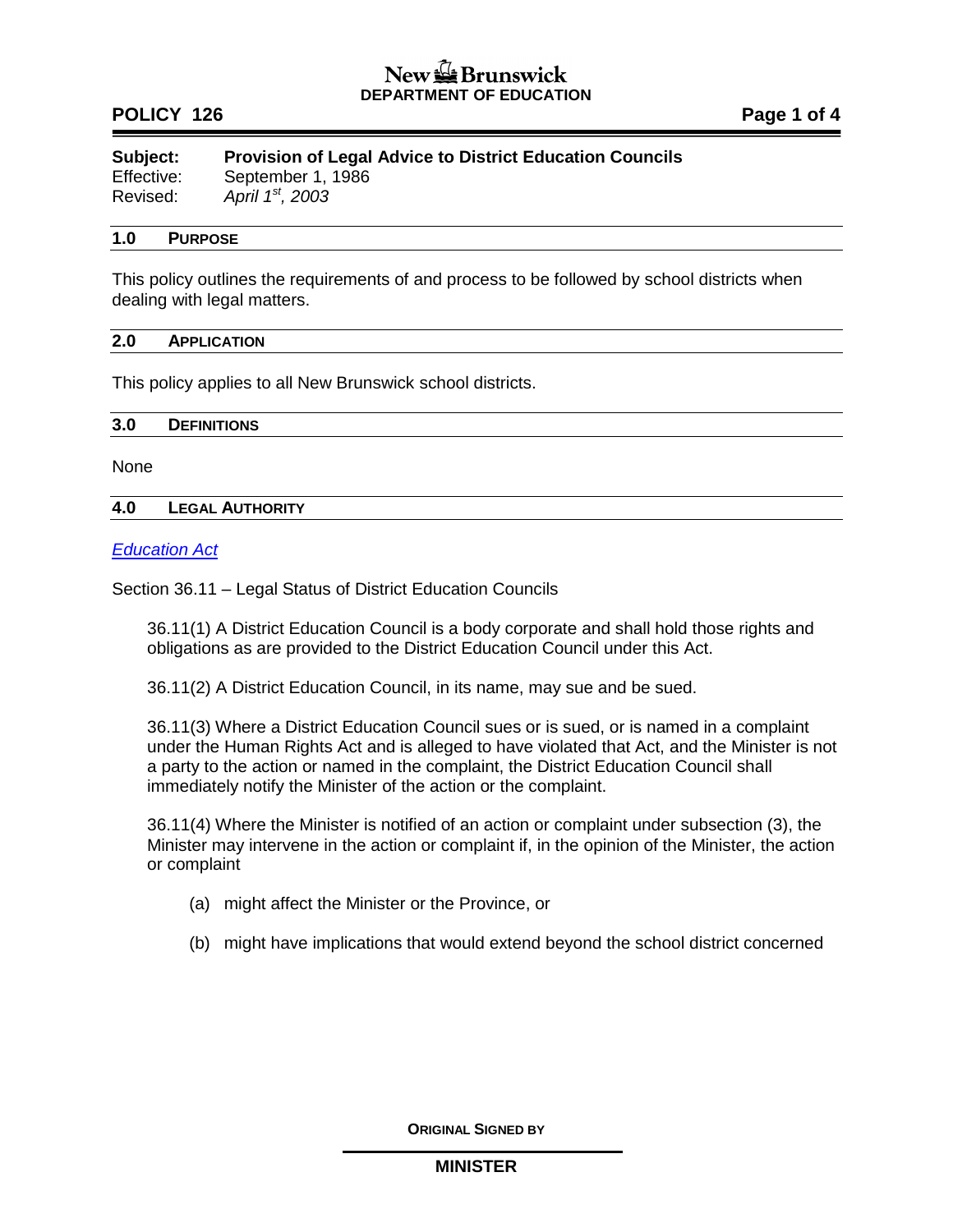# New the Brunswick **DEPARTMENT OF EDUCATION**

# **POLICY 126 Page 2 of 4**

# **5.0 GOALS / PRINCIPLES**

- **5.1** As a body corporate, a District Education Council is considered to be a legal entity, separate and apart from the Department of Education, and has a right to sue and be sued in its own name.
- **5.2** The Office of the Attorney General provides legal counsel for the Province of New Brunswick, including the Department of Education and the Board of Management. Because a solicitor can act for only one client in respect of the same matter, the Office of the Attorney General will provide legal counsel respecting school district matters **only** through the Department of Education and/or Board of Management as the case may be, and **only** when the interests of the Province and the school district coincide.
- **5.3** Legal proceedings and decisions taken in one New Brunswick school district have the capacity to set precedent for the handling of similar matters across the Province. As such, it is important that legal matters be approached in an expert and consistent manner with a view to the impact on the public education system as a whole.

### **6.0 REQUIREMENTS / STANDARDS**

### **6.1 Requirements for Notifying the Department of Education**

- **6.1.1** A superintendent or a District Education Council chair must contact the Department of Education whenever legal action or a Human Rights complaint is initiated or threatened by or against a school district.
- **6.1.2** A superintendent or a DEC chair shall not engage in legal negotiations or become party to a settlement unless he/she has either notified and received advice from the Department of Education in accordance with section 6.2 of this policy or received independent legal counsel.

## **6.2 Requests for Legal Services**

- **6.2.1** Requests for legal opinions or other legal services may only be made by a superintendent, a person designated by the superintendent for this purpose, or a DEC chair. These are to be addressed to the attention of the Assistant Deputy Minister (ADM) of Educational Services.
- **6.2.2** School district employees and District Education Council members are not, under any circumstances, to make the initial request for legal opinion or legal services with the Office of the Attorney General. Follow-up communication between the school district and the Office of the Attorney General, as part of the normal course of business, will continue.
- **6.2.3** In accordance with district policy, school district employees and DEC members may address legal questions of a general nature (e.g. interpretation of a section, background information, explanation of terminology) to the attention of the appropriate Department of Education employee(s) or branch(es).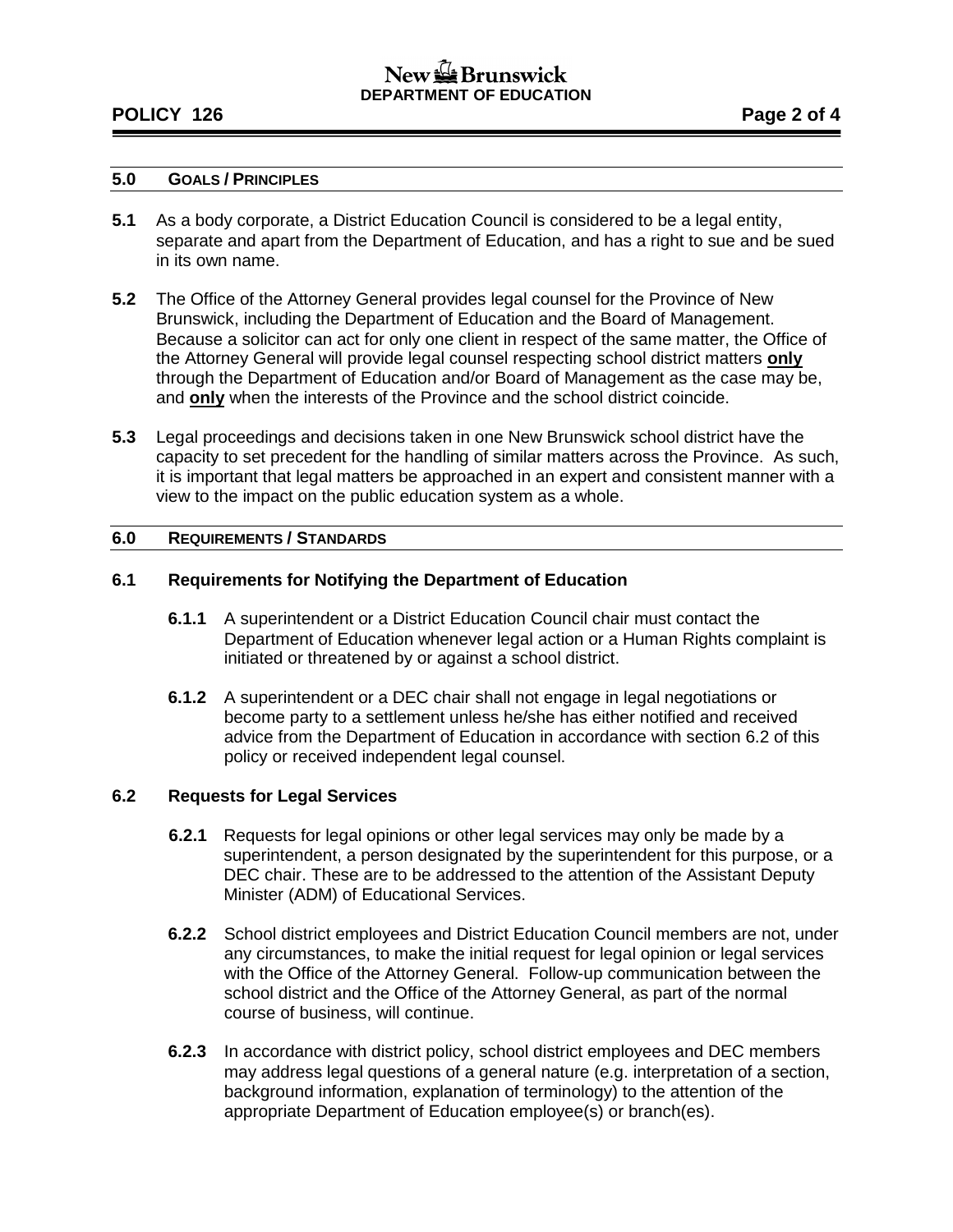# New  $\mathbb{Z}$  Brunswick **DEPARTMENT OF EDUCATION**

# **POLICY 126 Page 3 of 4**

### **6.3 Receipt of Legal Services**

- **6.3.1** When a request for legal services is received at the Department, under section 6.2.1, the ADM will provide the superintendent, DEC chair, or the person designated for this purpose with legal direction, in a timely manner. In providing a response, the ADM may, as required:
	- a) seek the advice of the Office of the Attorney General;
	- b) forward the matter to another branch, agency or department;
	- c) authorize the school district to seek provincially-retained independent counsel (see section 6.4); or
	- d) identify, in consultation with the Office of the Attorney General, that a conflict exists between the interests of the Province and the school district. When a conflict is identified, no further legal or financial support will be dispensed by the Province in respect of that matter.

### **6.4 Provincially-retained Independent Counsel**

**6.4.1** The Province will make independent counsel services available to the school districts to provide necessary legal advice and representation when, in the opinion of the Office of the Attorney General, the legal interests of the Province and the school district do not coincide.

### **6.5 Costs for Legal Services**

- **6.5.1** No fee will be charged to the school districts for legal services provided through the Province under section 6.3.1(a) or (b) when such are initiated in accordance with section 6.1 and 6.2 of this policy.
- **6.5.2** The Department of Education will pay the retainer fees for the independent counsel retained under section 6.4.1.
- **6.5.3** The Department of Education will pay the costs of legal expenses incurred by provincially-retained independent counsel when authorized to seek the services of the counsel under section 6.3.1(c) in respect of a specific matter.

### **7.0 GUIDELINES / RECOMMENDATIONS**

None